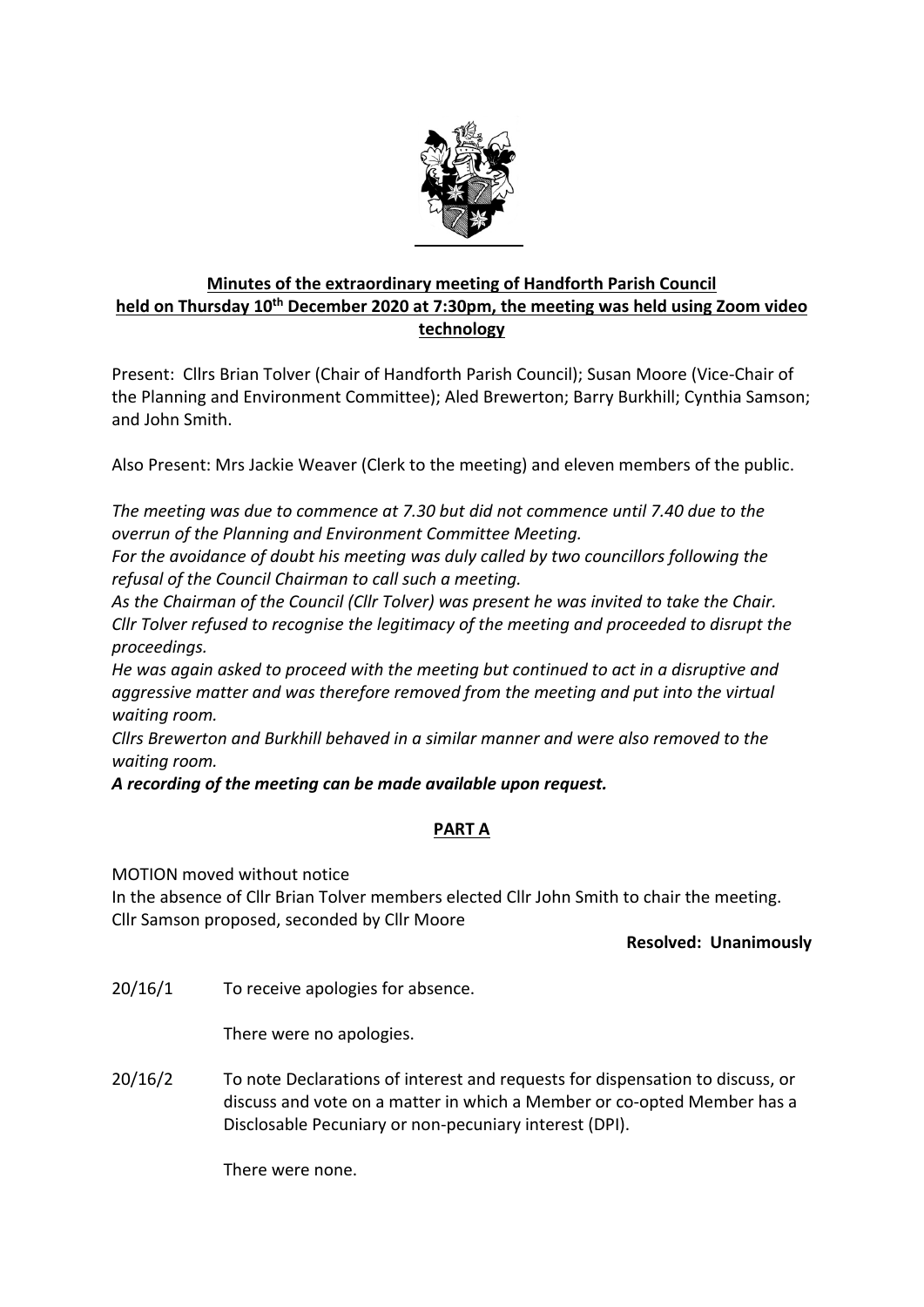20/16/3 Open Forum – Comment and questions concerning items on this agenda may be put to the Council by the public during this period. Matters which, in the Chairman's view require debate and/or a discussion will be referred to the next Committee/Council meeting, as appropriate. The Public Forum is restricted to 15 minutes, unless the Chairman allows otherwise. A resident expressed concern at the actions of the Chairman and two other members at the beginning of the meeting and urged Handforth parish council to seek a resolution to the current issues it is facing as soon as possible in the interests of the community of Handforth.

Members noted and shared the residents' concerns.

The Council were asked what item 20/16/8 referred to and added if it was relevant that Policy H5A of the Local Plan offers protection to public houses; an A4 use is a public house and A4 uses change is not permitted without consent.

A further question was received regarding item 20/16/10 and the chairman advised that he would give further details at that point in the meeting. A question was raised as to why Cllr Brian Tolver's log on stated 'clerk' when he had not been appointed to the post. It was confirmed that no resolution had been passed by the Council appointing Cllr Tolver to the post of clerk (even in the interim).

### MOTION moved without notice

The members present considered allowing those members that had been placed into the waiting room to return to the meeting but agreed that given their behaviour it was not appropriate.

Cllr Moore proposed, seconded by Cllr Samson

### **Resolved: Unanimously**

20/16/4 To approve and sign the minutes of the Handforth Parish Council meeting of the 10<sup>th</sup> November 2020.

> Cllr Moore proposed, seconded by Cllr Samson to approve and sign the minutes of the Handforth Parish Council meeting of the 10<sup>th</sup> November 2020.

### **Resolved: Unanimously**

20/16/5 To approve and sign the order of payment of accounts for December 2020. Members reviewed the list of payments previously circulated and agreed to approve and sign the order. Cllr Samson proposed, seconded by Cllr Moore

### **Resolved: Unanimously**

20/16/6 MOTION to approve the proposed 21/22 financial yar budget. Members considered the paper previously circulated and considered that it represented a reasonable budget for the council for the forthcoming year and resolved to approve it.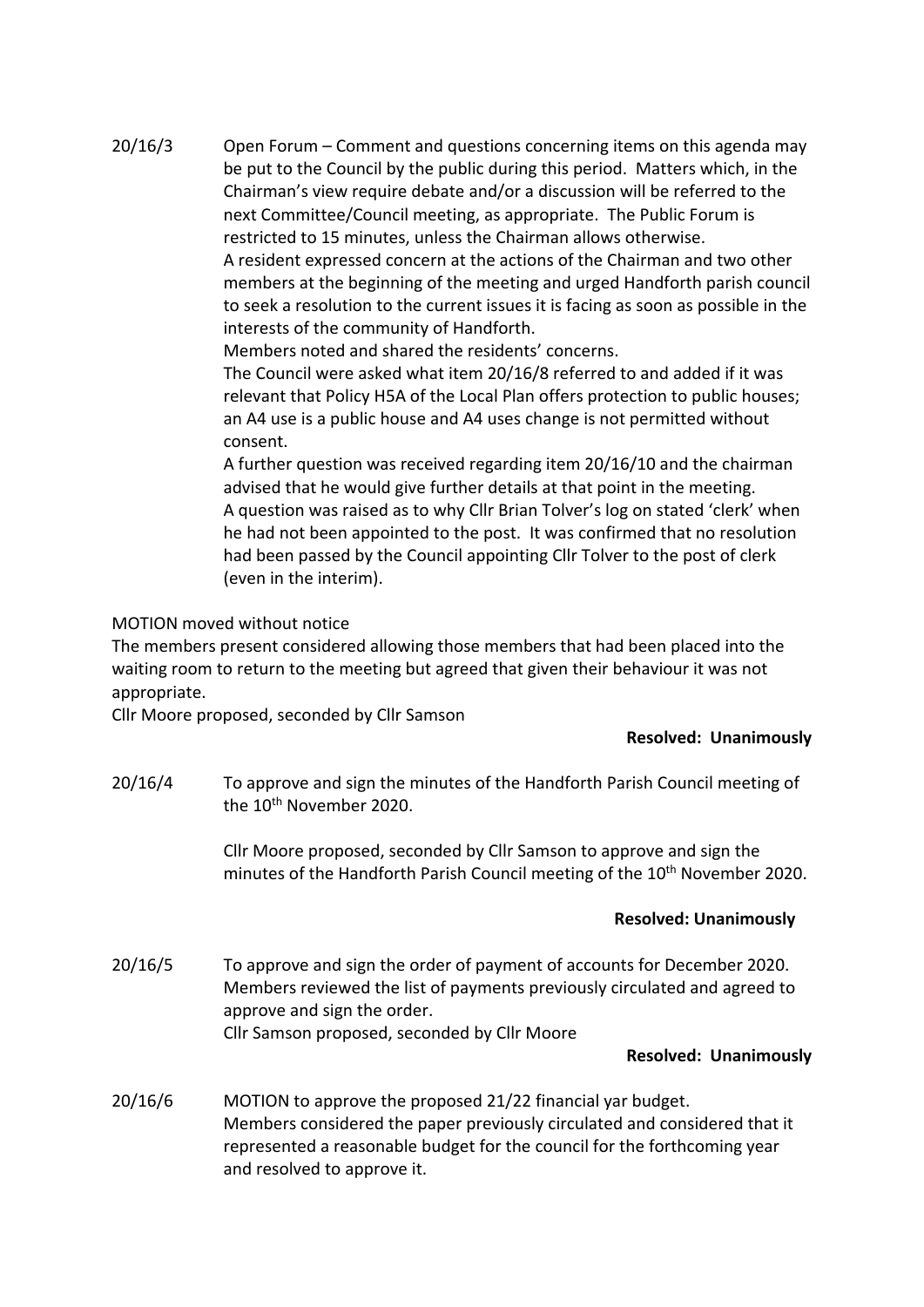|         | Cllr Smith proposed, seconded by Cllr Moore                                                                                                                                                                                                                                                                                                                                                                                                                                                                                                      |
|---------|--------------------------------------------------------------------------------------------------------------------------------------------------------------------------------------------------------------------------------------------------------------------------------------------------------------------------------------------------------------------------------------------------------------------------------------------------------------------------------------------------------------------------------------------------|
|         | <b>Resolved: Unanimously</b>                                                                                                                                                                                                                                                                                                                                                                                                                                                                                                                     |
| 20/16/7 | MOTION to approve proposals regarding the Parish Council precept for<br>financial year 21/22.<br>On the basis of the budget considered at 20/16/6 above members discussed<br>the effects of any increase in precept on the community of Handforth. They<br>resolved that there should be no increase in the precept request this year.<br>Cllr Samson proposed, seconded by Cllr Moore                                                                                                                                                           |
|         | <b>Resolved: Unanimously</b>                                                                                                                                                                                                                                                                                                                                                                                                                                                                                                                     |
| 20/16/8 | MOTION to discuss meeting of 12/9/17 item 17/26/11<br>Cllr Smith reminded members and the public that this item had fallen at that<br>meeting and that as a result there had been no identified sites included in the<br>Community Right to Bid.<br>Following some discussion it was agreed that a sub-committee of the<br>Neighbourhood Plan Steering Group should be set up to look at this and the<br>Handforth Travel Plan and whether there was a need to refresh the<br>Neighbourhood Plan.<br>Cllr Smith proposed, seconded by Cllr Moore |
|         | <b>Resolved: Unanimously</b>                                                                                                                                                                                                                                                                                                                                                                                                                                                                                                                     |

## MOTION moved without notice

Members agreed to take the next two agenda items in reverse order.

20/16/10 MOTION to discuss correspondence received from the Cheshire East Monitoring Officer to all Parish Councillors and provide and official response. The chairman read out most of the 2 pages received and it was agreed that the main points be contained in these minutes. Firstly that the Monitoring Officer (and Director of Governance and

Compliance) states unequivocally that there is a properly declared vacancy on Handforth Parish Council.

There have been a 'multiplicity of complaints and referrals' to the Monitoring Officer which at face value 'warrant detailed consideration'.

And finally, Members are reminded that if they act contrary to professional advice they are in receipt of they run the risk of being held to account. Members present reassured the public present that they had complied fully with the instruction of the Monitoring Officer and had further sought advice and guidance from the Cheshire Association of Local Councils. Cllr Moore proposed, seconded by Cllr Samson

### **Resolved: Unanimously**

20/16/9 MOTION to confirm the date of the next Handforth Parish Council meeting It was noted that the next meeting is scheduled to take place on Tuesday 11<sup>th</sup> January 2021.